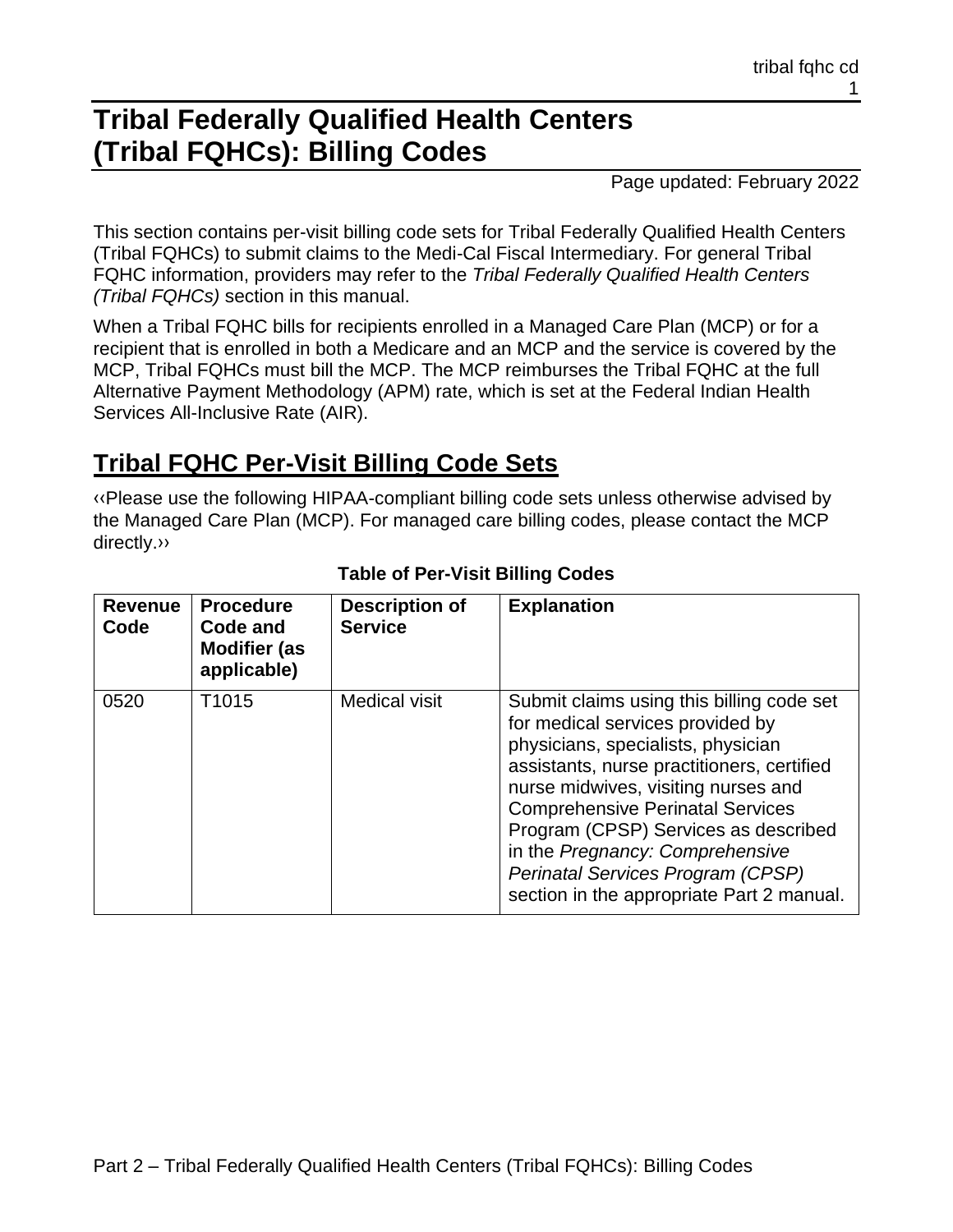| <b>Revenue</b><br>Code | <b>Procedure</b><br><b>Code and</b><br><b>Modifier (as</b><br>applicable) | <b>Description of</b><br><b>Service</b>                        | <b>Explanation</b>                                                                                                                                                                                                                                                                                                                        |
|------------------------|---------------------------------------------------------------------------|----------------------------------------------------------------|-------------------------------------------------------------------------------------------------------------------------------------------------------------------------------------------------------------------------------------------------------------------------------------------------------------------------------------------|
| 0561                   | T1015<br>AG                                                               | Mental health<br>visit – psychiatrist                          | Code combination may also be used for<br>the mental health services provided as<br>part of the Early and Periodic Screening,<br>Diagnostic and Treatment (EPSDT)<br>benefit.                                                                                                                                                              |
|                        |                                                                           |                                                                | A visit with CPSP support staff and/or a<br>pregnancy-related physician encounter<br>on the same day would constitute a<br>single medical visit if the CPSP mental<br>health visit was related to the pregnancy.<br>If the other health visit is unrelated to the<br>pregnancy, an additional visit is allowed<br>with revenue code 0561. |
| 0561                   | T1015<br>AJ                                                               | Mental health<br>$visit$ – clinical<br>social worker           | Code combination also used for mental<br>health services provided as part of<br><b>EPSDT</b> benefit.                                                                                                                                                                                                                                     |
|                        |                                                                           |                                                                | A visit with CPSP support staff and/or a<br>pregnancy-related physician encounter<br>on the same day constitutes a single<br>medical visit if the CPSP mental health<br>visit was related to the pregnancy. If the<br>other health visit was unrelated to the<br>pregnancy, an additional visit is allowed<br>with revenue code 0561.     |
| 0561                   | T1015<br><b>HR</b>                                                        | Mental health<br>$visit$ – marriage<br>and family<br>therapist | Code combination also used for mental<br>health services provided as part of<br><b>EPSDT</b> benefit.                                                                                                                                                                                                                                     |
|                        |                                                                           |                                                                | A visit with CPSP support staff and/or a<br>pregnancy-related physician encounter<br>on the same day constitutes a single<br>medical visit if the CPSP mental health<br>visit was related to the pregnancy. If the<br>other health visit was unrelated to the<br>pregnancy, an additional visit is allowed<br>with revenue code 0561.     |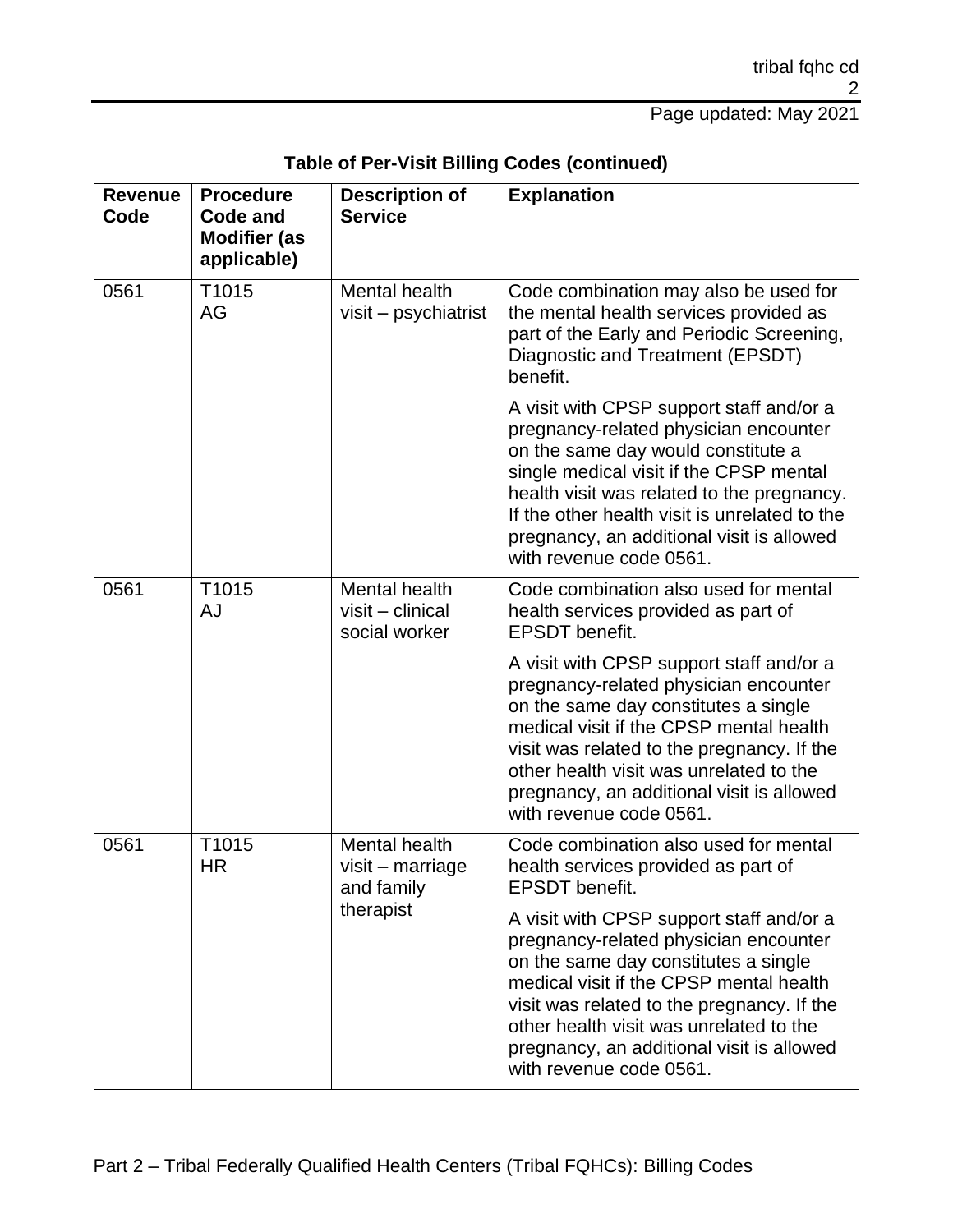| <b>Revenue</b><br>Code | <b>Procedure</b><br>Code and<br><b>Modifier (as</b><br>applicable) | <b>Description of</b><br><b>Service</b>                                           | <b>Explanation</b>                                                                                                                                                                                                                                                                                                                    |
|------------------------|--------------------------------------------------------------------|-----------------------------------------------------------------------------------|---------------------------------------------------------------------------------------------------------------------------------------------------------------------------------------------------------------------------------------------------------------------------------------------------------------------------------------|
| 0561                   | T1015<br>AH                                                        | Mental health<br>visit – clinical<br>psychologist                                 | Code combination also used for mental<br>health services provided as part of<br><b>EPSDT</b> benefit.                                                                                                                                                                                                                                 |
|                        |                                                                    |                                                                                   | A visit with CPSP support staff and/or a<br>pregnancy-related physician encounter<br>on the same day constitutes a single<br>medical visit if the CPSP mental health<br>visit was related to the pregnancy. If the<br>other health visit was unrelated to the<br>pregnancy, an additional visit is allowed<br>with revenue code 0561. |
| 0520                   | 92004                                                              | Ambulatory visit,<br>optometry<br>services, per<br>visit - new patient            | Limited to one optometry visit per day,<br>per recipient.                                                                                                                                                                                                                                                                             |
| 0520                   | 92014                                                              | Ambulatory visit,<br>optometry<br>services, per<br>visit - established<br>patient | Limited to for one optometry visit per<br>day, per recipient.                                                                                                                                                                                                                                                                         |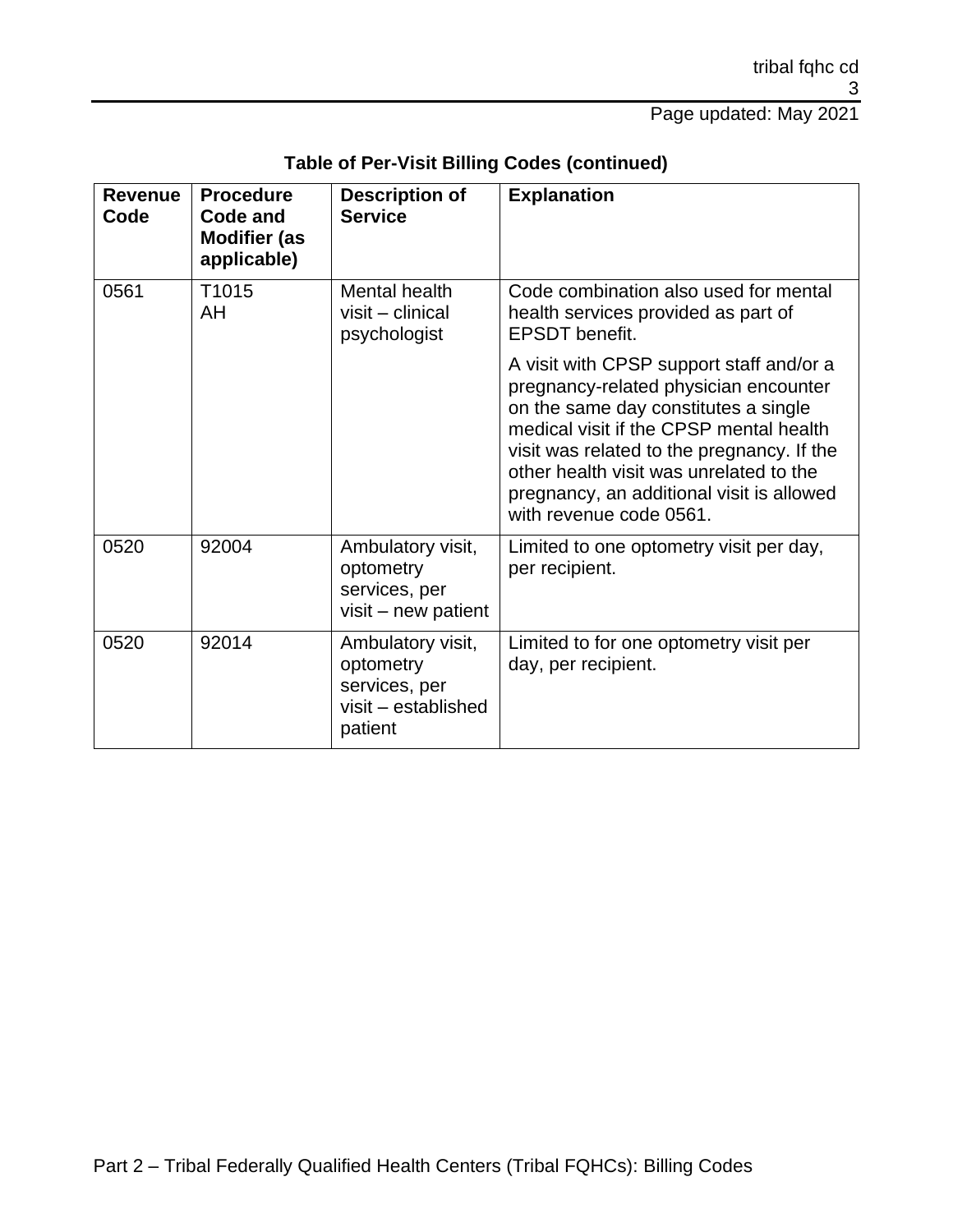| Table of Per-Visit Billing Codes (continued) |  |  |
|----------------------------------------------|--|--|
|----------------------------------------------|--|--|

| <b>Revenue</b><br>Code | <b>Procedure</b><br><b>Code and</b><br><b>Modifier (as</b><br>applicable) | <b>Description of</b><br><b>Service</b>                                                              | <b>Explanation</b>                                                                                                                                    |
|------------------------|---------------------------------------------------------------------------|------------------------------------------------------------------------------------------------------|-------------------------------------------------------------------------------------------------------------------------------------------------------|
| 0420                   | T1015                                                                     | Ambulatory visit -<br>physical therapy                                                               | Limited to one physical therapy visit per<br>day, per recipient.                                                                                      |
| 0430                   | T1015                                                                     | Ambulatory visit-<br>occupational<br>therapy                                                         | Limited to one occupational therapy visit<br>per day, per recipient.                                                                                  |
| 0440                   | T1015                                                                     | Ambulatory visit-<br>speech pathology                                                                | Limited to one speech pathology visit per<br>day, per recipient.                                                                                      |
| 0470                   | T1015                                                                     | Ambulatory visit -<br>audiology                                                                      | Limited to one audiology visit per day,<br>per recipient.                                                                                             |
| 0510                   | T1015                                                                     | Ambulatory visit -<br>podiatry                                                                       | Limited to one podiatry visit per day, per<br>recipient.                                                                                              |
| 0940 *                 | 98940                                                                     | Ambulatory visit -<br>chiropractic<br>manipulative<br>treatment, spinal,<br>one or two<br>regions    | Limited to one chiropractic visit per day,<br>per recipient. Only one chiropractic<br>procedure code is allowed for<br>reimbursement in a single day. |
| 0940 *                 | 98941                                                                     | Ambulatory visit -<br>chiropractic<br>manipulative<br>treatment, spinal,<br>three to four<br>regions | Limited to one chiropractic visit per day,<br>per recipient. Only one chiropractic<br>procedure code is allowed for<br>reimbursement in a single day. |
| 0940 *                 | 98942                                                                     | Ambulatory visit -<br>chiropractic<br>manipulative<br>treatment, spinal,<br>five regions             | Limited to one chiropractic visit per day,<br>per recipient. Only one chiropractic<br>procedure code is allowed for<br>reimbursement in a single day. |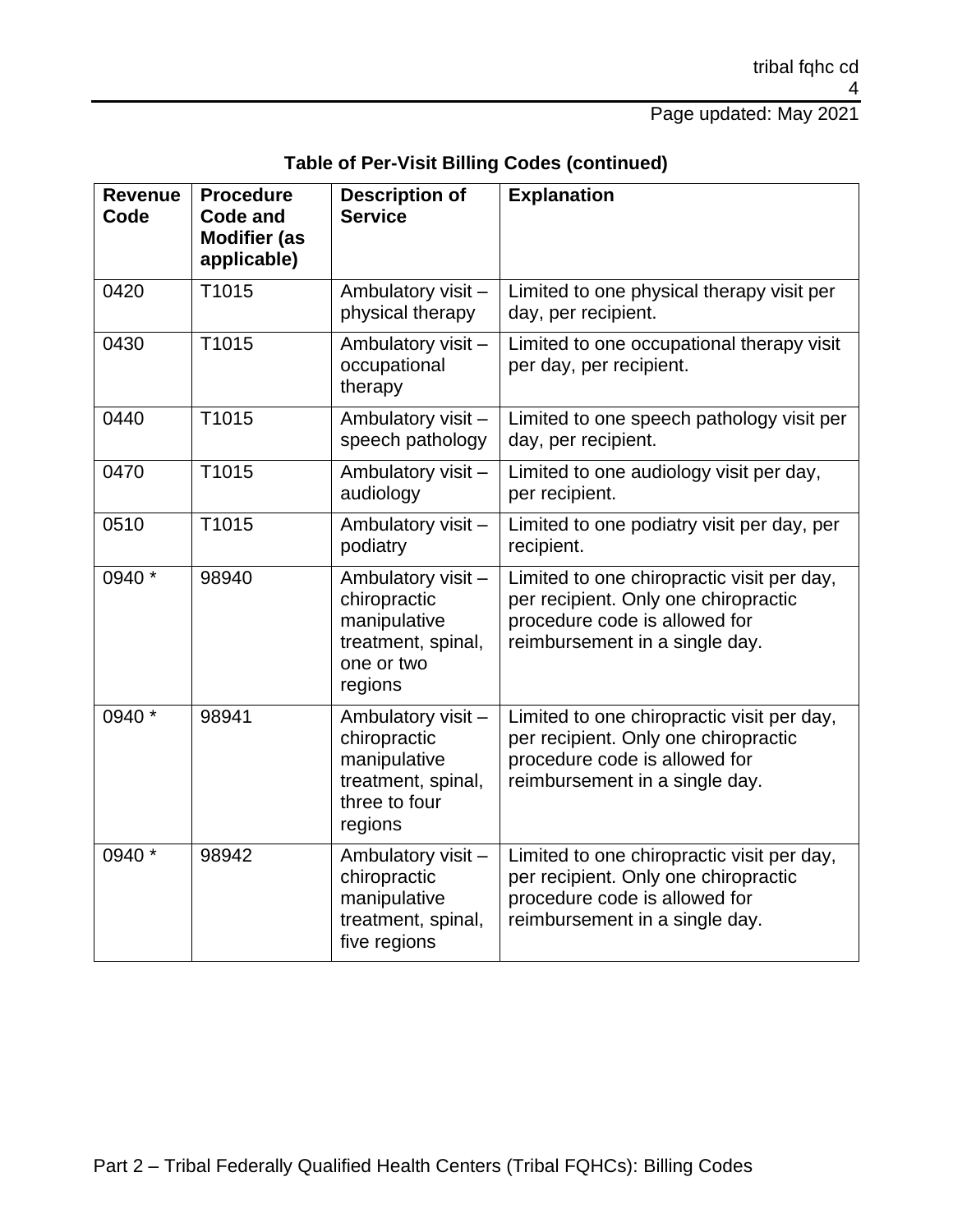| <b>Revenue</b><br>Code | <b>Procedure</b><br><b>Code and</b><br><b>Modifier (as</b><br>applicable) | <b>Description of</b><br><b>Service</b>                                                                                                  | <b>Explanation</b>                                                                                                                                  |
|------------------------|---------------------------------------------------------------------------|------------------------------------------------------------------------------------------------------------------------------------------|-----------------------------------------------------------------------------------------------------------------------------------------------------|
| 2101                   | 97810                                                                     | Ambulatory visit -<br>acupuncture, one<br>or more needles,<br>without electrical<br>stimulation, initial<br>15-minute service            | Limited to one acupuncture visit per day,<br>per recipient. Only one acupuncture<br>procedure code is allowed for<br>reimbursement in a single day. |
| 2101                   | 97811                                                                     | Ambulatory visit -<br>acupuncture, one<br>or more needles,<br>without electrical<br>stimulation, each<br>additional<br>15-minute service | Limited to one acupuncture visit per day,<br>per recipient. Only one acupuncture<br>procedure code is allowed for<br>reimbursement in a single day. |
| 2101                   | 97813                                                                     | Ambulatory visit -<br>acupuncture, one<br>or more needles,<br>with electrical<br>stimulation, initial<br>15-minute service               | Limited to one acupuncture visit per day,<br>per recipient. Only one acupuncture<br>procedure code is allowed for<br>reimbursement in a single day. |
| 2101                   | 97814                                                                     | Ambulatory visit-<br>acupuncture, one<br>or more needles,<br>with electrical<br>stimulation, each<br>additional<br>15-minute service     | Limited to one acupuncture visit per day,<br>per recipient. Only one acupuncture<br>procedure code is allowed for<br>reimbursement in a single day. |
| 0520                   | S0257                                                                     | End of Life Option<br>Act                                                                                                                | An end of life service rendered in<br>accordance with End of Life Option Act<br>(Health and Safety Code, Division 1, Part<br>1.85, Section 443).    |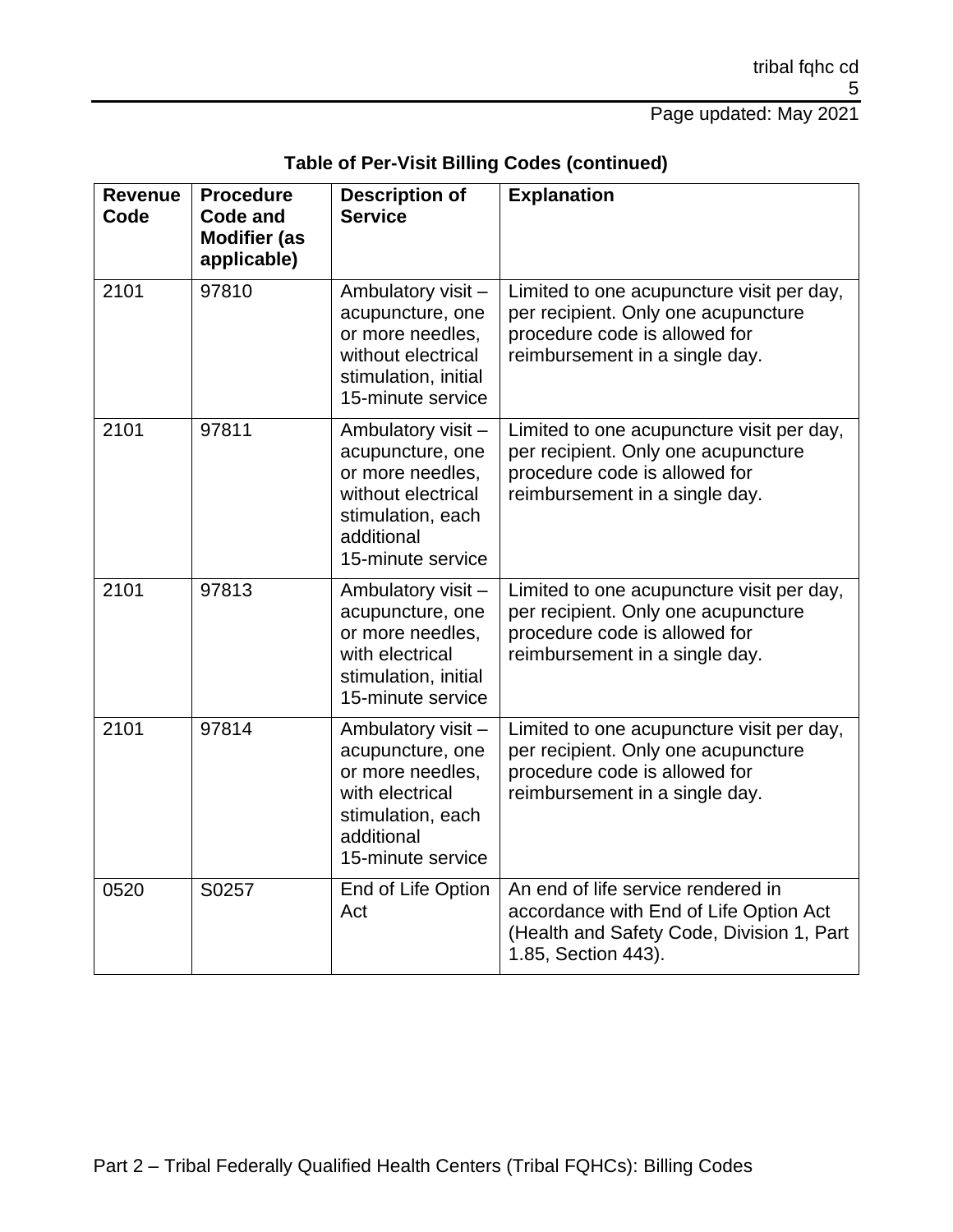### **Dental Per-Visit Codes**

Tribal FQHCs can bill Medi-Cal for dental services using the *UB-04* claim form and per-visit code 03 for all Medi-Cal recipients not enrolled in a Dental MCP.

When billing for services rendered to an American Indian dental MCP recipient (Los Angeles and Sacramento counties only), and the services are covered, the Tribal FQHC must first bill the dental MCP and then bill Medi-Cal. When billing Medi-Cal, enter the following on the *UB-04* claim form: per-visit code 03, the dental MCP as a payer in Boxes 50 thru 55 and the full dollar amount of the payment received from the dental MCP in Box 54A. If no payment was received from the dental MCP, enter a "0" in Box 54A, and Medi-Cal will reimburse the clinic at the full APM rate, which is set at the AIR. If the dental MCP pays a portion of the claim, Medi-Cal will reduce the reimbursement, so the amount from the dental MCP and the amount from Medi-Cal equal the full APM rate.

If a Medi-Cal recipient who is not American Indian is located in Los Angeles or Sacramento County and the recipient is enrolled in a dental MCP, the Tribal FQHC can render services and submit a claim to Medi-Cal. However, the Tribal FQHC is required to redirect the recipient to their "in-network" managed care provider and document the referral in the recipient's medical records. Medi-Cal recipients in dental MCPs are required to be treated by in-network providers, except in emergencies or other isolated instances. Tribal FQHCs can provide services in such circumstances, but must maintain proof of payment or denial from the dental MCP.

| Code | <b>Per-Visit   Description of Service</b> | <b>Explanation</b>                                                                              |
|------|-------------------------------------------|-------------------------------------------------------------------------------------------------|
| -03  | Dental services                           | Per-visit code 03 is used to bill dental services<br>provided by a dentist or dental hygienist. |

**Per-Visit Dental Billing Code Table**

#### **Services for Recipients in Managed Care and Medicare**

When Tribal FQHCs bill for recipients enrolled in both Medicare and a managed care plan and the service is covered by the plan, Tribal FQHCs must bill the managed care plan. Managed care plans are required to reimburse Tribal FQHCs for the full APM rate, which is set at the Federal AIR.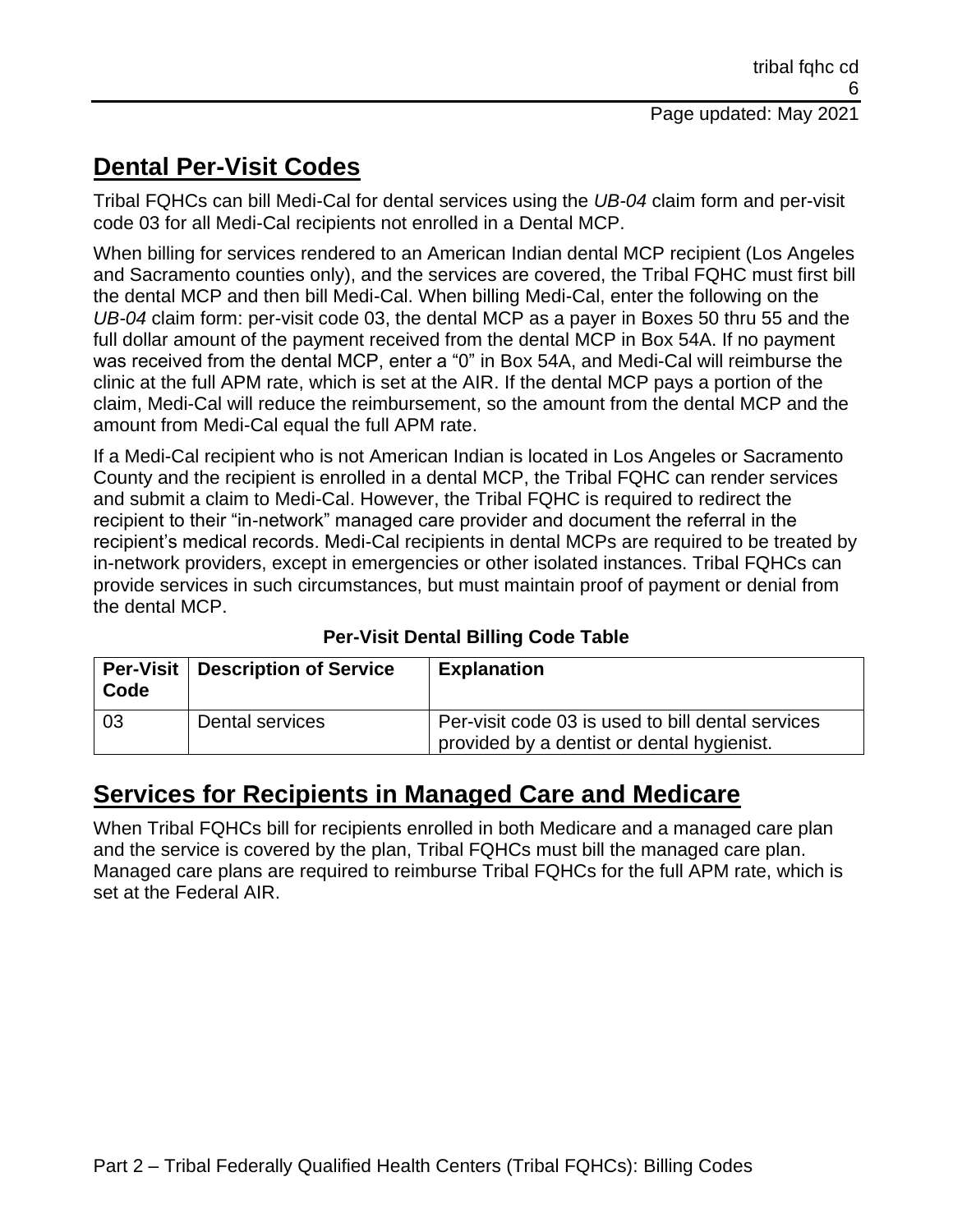| <b>Revenue</b><br>Code | <b>Procedure</b><br>Code | <b>Description of</b><br><b>Service</b>           | <b>Explanation</b>                                                                                                                                                                                                                                                                                                                                                                                                                                                                                                                                                                                                                                                               |
|------------------------|--------------------------|---------------------------------------------------|----------------------------------------------------------------------------------------------------------------------------------------------------------------------------------------------------------------------------------------------------------------------------------------------------------------------------------------------------------------------------------------------------------------------------------------------------------------------------------------------------------------------------------------------------------------------------------------------------------------------------------------------------------------------------------|
| 0520                   | G0466                    | Crossover<br>$clains - new$<br>patient            | Requires the Medicare Explanation of<br>Medicare Benefits (EOMB), Medicare<br>Remittance Notice (MRN) or Remittance<br>Advice (RA) to be attached to the claim.<br>A deductible is not included in the<br>crossover reimbursement. Do not<br>complete Condition Codes fields (Boxes<br>18 thru 24) for Medicare Status. For<br>crossover claims, providers do not<br>complete the Payer Name field (Box 50)<br>or Prior Payments field (Box 54) with<br>prior payment amounts from Medicare or<br>the Medicare carrier. Additional<br>information is available in the<br>Medicare/Medi-Cal Crossover Claims:<br>Outpatient Services section of the<br>appropriate Part 2 manual. |
| 0520                   | G0467                    | Crossover<br>$clains -$<br>established<br>patient | Requires the Medicare EOMB, MRN or<br>RA to be attached to the claim. A<br>deductible is not included in the<br>crossover reimbursement. Do not<br>complete Condition Codes fields (Boxes<br>18 thru 24) for Medicare Status. For<br>crossover claims, providers do not<br>complete the Payer Name field (Box 50)<br>or Prior Payments field (Box 54) with<br>prior payment amounts from Medicare or<br>the Medicare carrier. Additional<br>information is available in the<br>Medicare/Medi-Cal Crossover Claims:<br>Outpatient Services section of the<br>appropriate Part 2 manual.                                                                                           |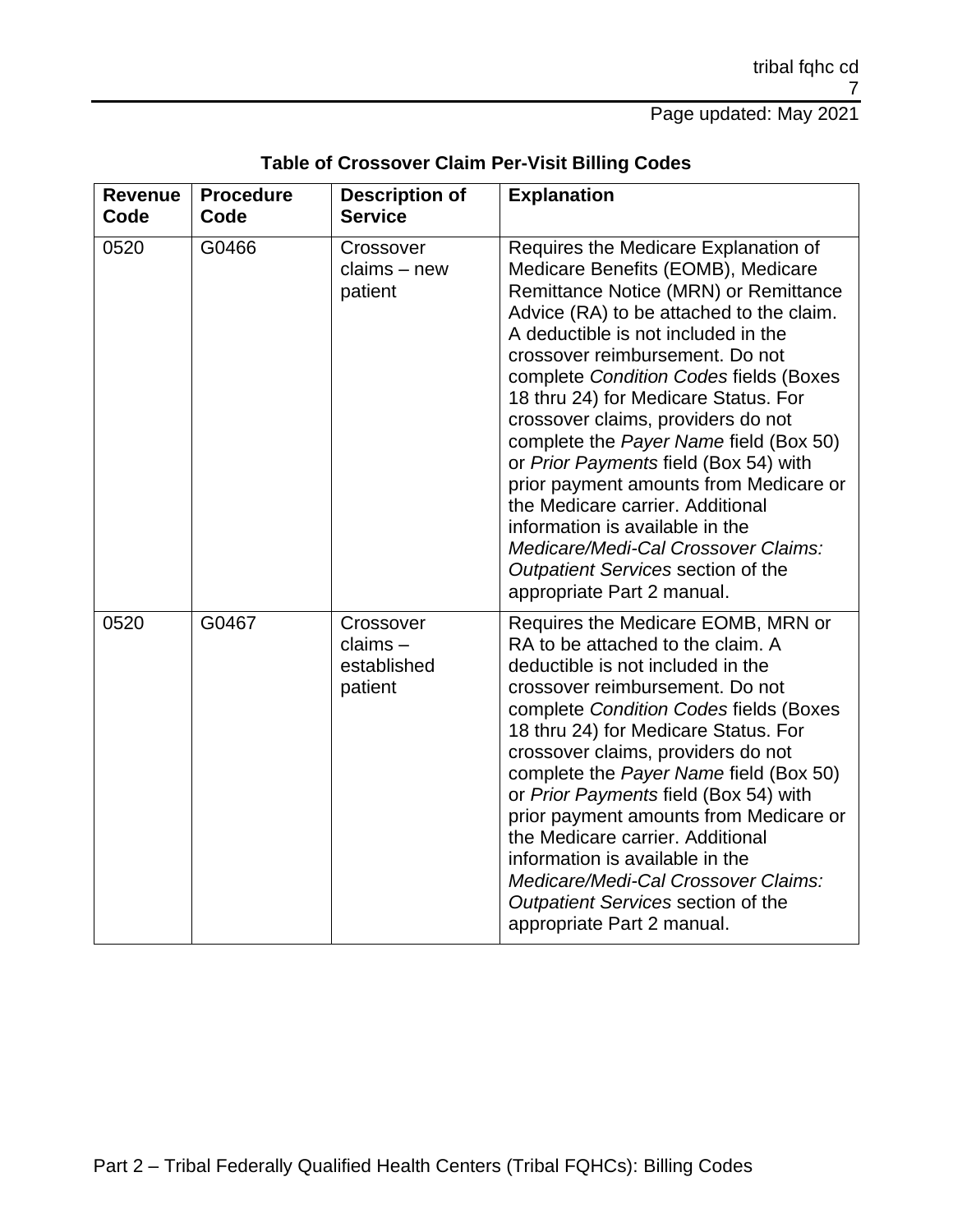| Table of Crossover Claim Per-Visit Billing Codes (continued) |  |  |  |  |  |  |
|--------------------------------------------------------------|--|--|--|--|--|--|
|--------------------------------------------------------------|--|--|--|--|--|--|

| <b>Revenue</b><br>Code | <b>Procedure</b><br>Code | <b>Description of</b><br><b>Service</b>                                                                                   | <b>Explanation</b>                                                                                                                                                                                                                                                                                                                                                                                                                                                                                                                                                                     |
|------------------------|--------------------------|---------------------------------------------------------------------------------------------------------------------------|----------------------------------------------------------------------------------------------------------------------------------------------------------------------------------------------------------------------------------------------------------------------------------------------------------------------------------------------------------------------------------------------------------------------------------------------------------------------------------------------------------------------------------------------------------------------------------------|
| 0520                   | G0468                    | Crossover<br>claims - Initial<br>Preventive<br><b>Physical Exam</b><br>(IPPE) or Annual<br><b>Wellness Visit</b><br>(AWV) | Requires the Medicare EOMB, MRN or<br>RA to be attached to the claim. A<br>deductible is not included in the<br>crossover reimbursement. Do not<br>complete Condition Codes fields (Boxes<br>18 thru 24) for Medicare Status. For<br>crossover claims, providers do not<br>complete the Payer Name field (Box 50)<br>or Prior Payments field (Box 54) with<br>prior payment amounts from Medicare or<br>the Medicare carrier. Additional<br>information is available in the<br>Medicare/Medi-Cal Crossover Claims:<br>Outpatient Services section of the<br>appropriate Part 2 manual. |
| 0900                   | G0469                    | Crossover<br>claims - mental<br>health visit, new<br>patient                                                              | Requires the Medicare EOMB, MRN or<br>RA to be attached to the claim. A<br>deductible is not included in the<br>crossover reimbursement. Do not<br>complete Condition Codes fields (Boxes<br>18 thru 24) for Medicare Status. For<br>crossover claims, providers do not<br>complete the Payer Name field (Box 50)<br>or Prior Payments field (Box 54) with<br>prior payment amounts from Medicare or<br>the Medicare carrier. Additional<br>information is available in the<br>Medicare/Medi-Cal Crossover Claims:<br>Outpatient Services section of the<br>appropriate Part 2 manual. |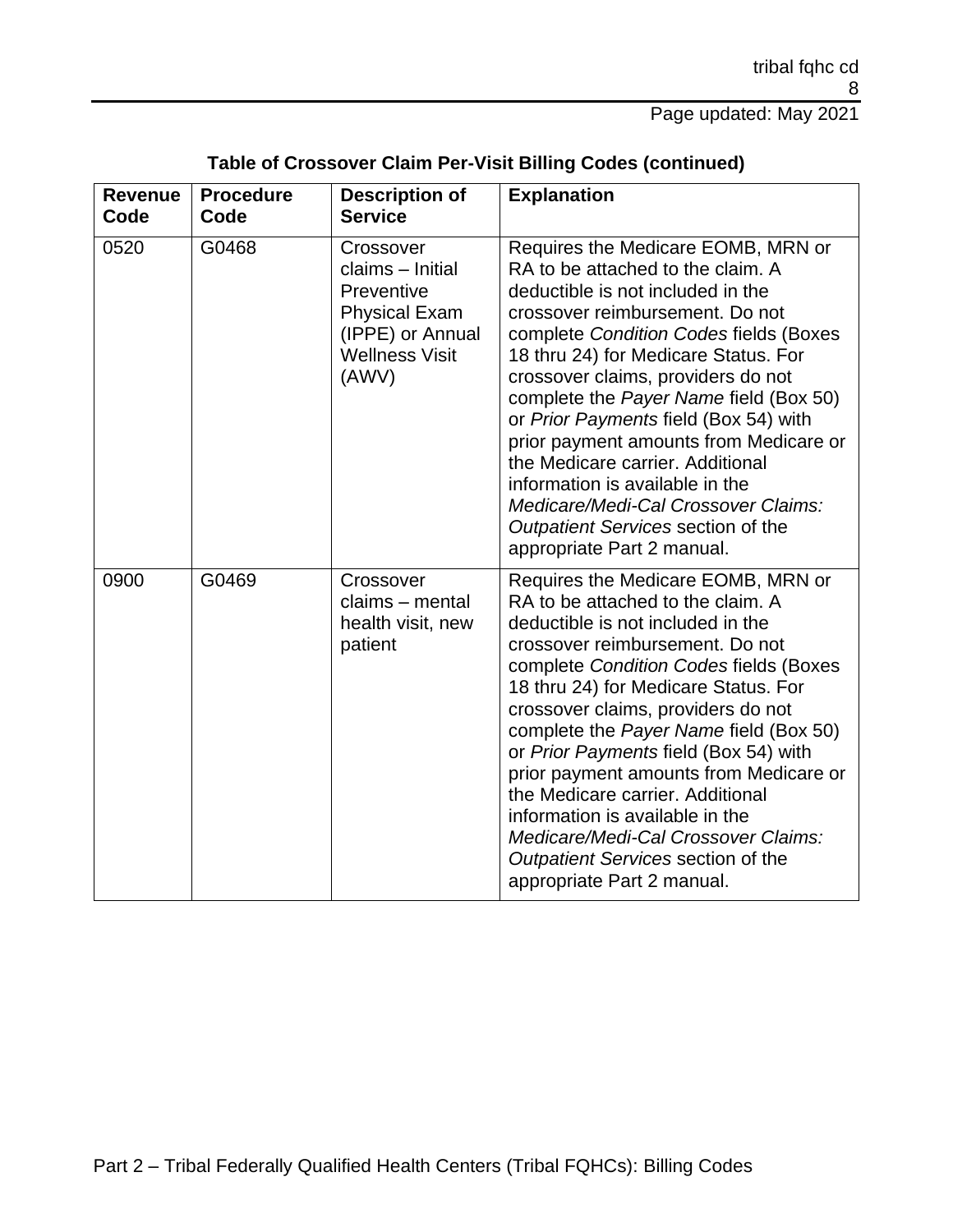| <b>Revenue</b> | <b>Procedure</b> | <b>Description of</b>                                                   | <b>Explanation</b>                                                                                                                                                                                                                                                                                                                                                                                                                                                                                                                                                                     |
|----------------|------------------|-------------------------------------------------------------------------|----------------------------------------------------------------------------------------------------------------------------------------------------------------------------------------------------------------------------------------------------------------------------------------------------------------------------------------------------------------------------------------------------------------------------------------------------------------------------------------------------------------------------------------------------------------------------------------|
| Code           | Code             | <b>Service</b>                                                          |                                                                                                                                                                                                                                                                                                                                                                                                                                                                                                                                                                                        |
| 0900           | G0470            | Crossover<br>claims – mental<br>health visit,<br>established<br>patient | Requires the Medicare EOMB, MRN or<br>RA to be attached to the claim. A<br>deductible is not included in the<br>crossover reimbursement. Do not<br>complete Condition Codes fields (Boxes<br>18 thru 24) for Medicare Status. For<br>crossover claims, providers do not<br>complete the Payer Name field (Box 50)<br>or Prior Payments field (Box 54) with<br>prior payment amounts from Medicare or<br>the Medicare carrier. Additional<br>information is available in the<br>Medicare/Medi-Cal Crossover Claims:<br>Outpatient Services section of the<br>appropriate Part 2 manual. |

#### **Table of Crossover Claim Per-Visit Billing Codes (continued)**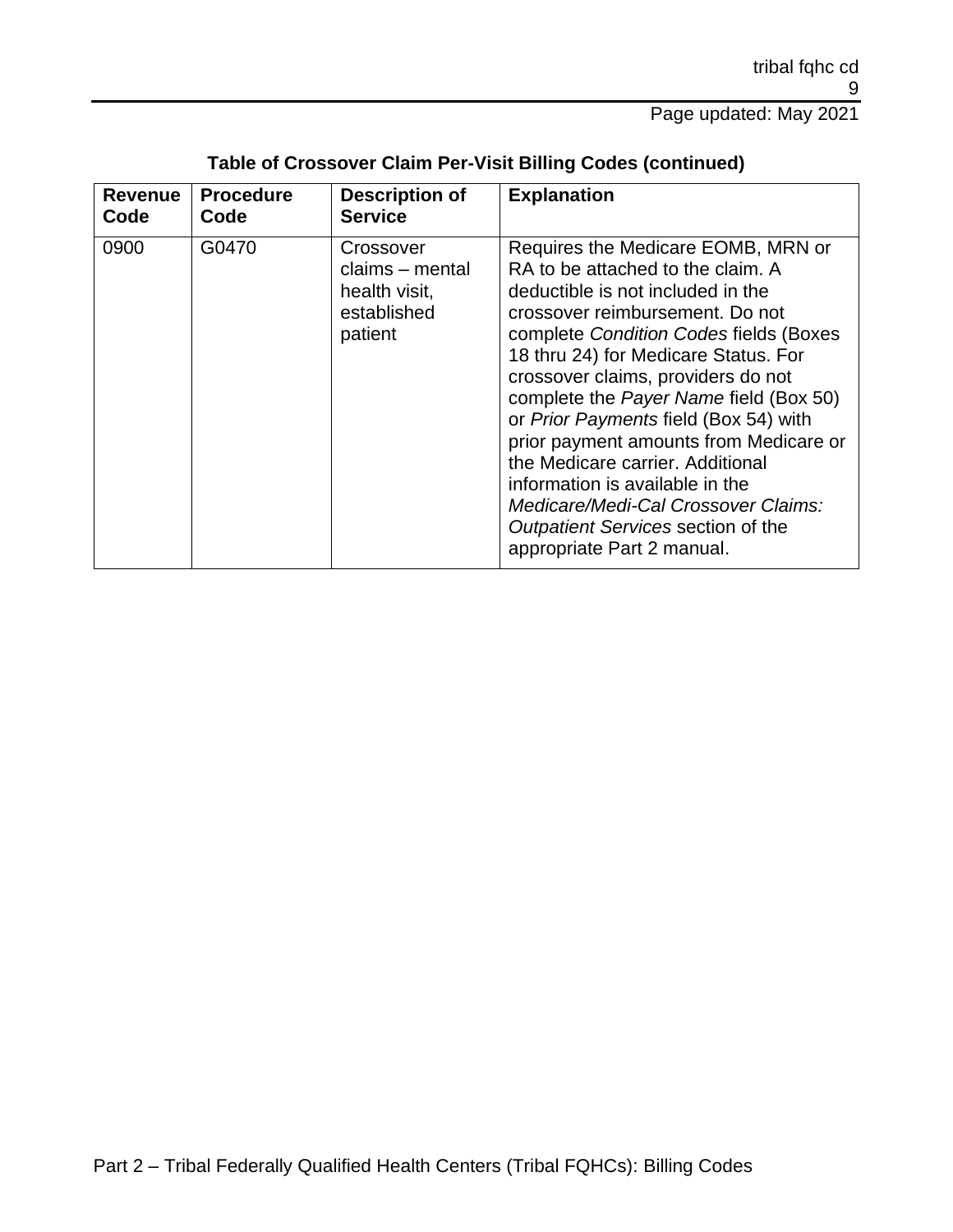# **Capitated Medicare Advantage Plans**

Tribal FQHCs use Capitated Medicare Advantage Plan billing code sets for services rendered to Medi-Cal recipients enrolled in capitated Medicare Advantage Plans.

American Indians can elect to receive services at a Tribal FQHC rather than their assigned "in-network" managed care provider per California Code of Regulations, Title 22, Section 55110.

Additional information is available in the *Tribal Federally Qualified Health Centers (Tribal FQHCs)* section of this manual.

| <b>Revenue</b><br>Code | <b>Procedure</b><br>Code | <b>Description of</b><br><b>Service</b>                                   | <b>Explanation</b>                                                                                                                                                                                                                                   |
|------------------------|--------------------------|---------------------------------------------------------------------------|------------------------------------------------------------------------------------------------------------------------------------------------------------------------------------------------------------------------------------------------------|
| 0529                   | G0466                    | Capitated<br>Medicare<br>Advantage<br>$PlanS - new$<br>patient            | Requires justification for the absence of<br>the Medicare EOMB, MRN or RA from<br>the claim. A deductible is not included in<br>the crossover reimbursement. Do not<br>complete the Condition Codes fields<br>(Boxes 24 and 25) for Medicare status. |
| 0529                   | G0467                    | Capitated<br>Medicare<br>Advantage<br>$PlanS -$<br>established<br>patient | Requires justification for the absence of<br>the Medicare EOMB, MRN or RA from<br>the claim. A deductible is not included in<br>the crossover reimbursement. Do not<br>complete the Condition Codes fields<br>(Boxes 24 and 25) for Medicare status. |

**Table of Capitated Medicare Advantage Plans Per-Visit Billing Codes**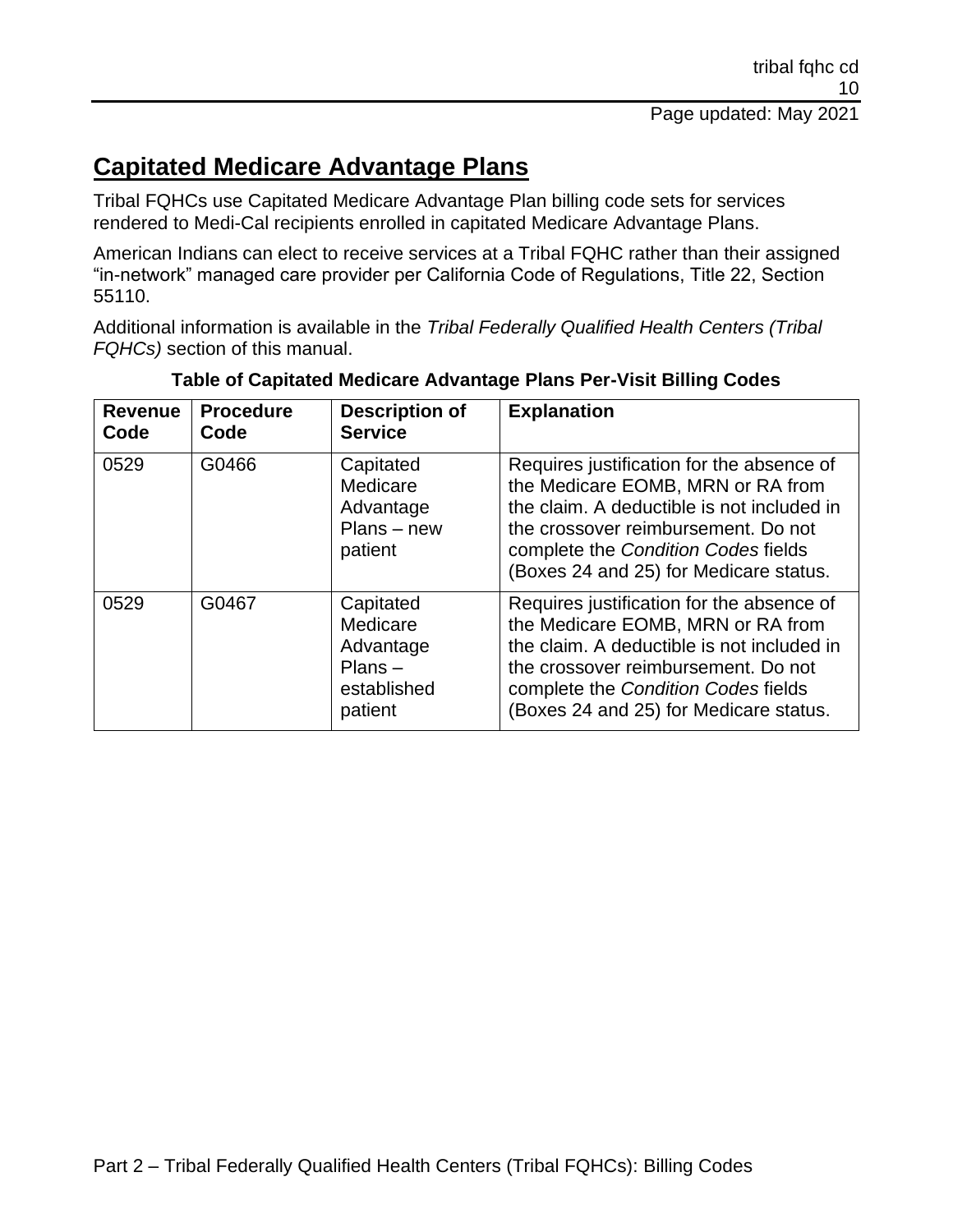| <b>Revenue</b><br>Code | <b>Procedure</b><br>Code | <b>Description of</b><br><b>Service</b>                                                                                                    | <b>Explanation</b>                                                                                                                                                                                                                                   |
|------------------------|--------------------------|--------------------------------------------------------------------------------------------------------------------------------------------|------------------------------------------------------------------------------------------------------------------------------------------------------------------------------------------------------------------------------------------------------|
| 0529                   | G0468                    | Capitated<br>Medicare<br>Advantage<br>Plans - initial<br>preventive<br>physical exam<br>(IPPE) or Annual<br><b>Wellness Visit</b><br>(AWV) | Requires justification for the absence of<br>the Medicare EOMB, MRN or RA from<br>the claim. A deductible is not included in<br>the crossover reimbursement. Do not<br>complete the Condition Codes fields<br>(Boxes 24 and 25) for Medicare status. |
| 0529                   | G0469                    | Capitated<br>Medicare<br>Advantage<br>Plans - mental<br>health visit, new<br>patient                                                       | Requires justification for the absence of<br>the Medicare EOMB, MRN or RA from<br>the claim. A deductible is not included in<br>the crossover reimbursement. Do not<br>complete the Condition Codes fields<br>(Boxes 24 and 25) for Medicare status. |
| 0529                   | G0470                    | Capitated<br>Medicare<br>Advantage<br>Plans - mental<br>health visit,<br>established<br>patient                                            | Requires justification for the absence of<br>the Medicare EOMB, MRN or RA from<br>the claim. A deductible is not included in<br>the crossover reimbursement. Do not<br>complete the Condition Codes fields<br>(Boxes 24 and 25) for Medicare status. |